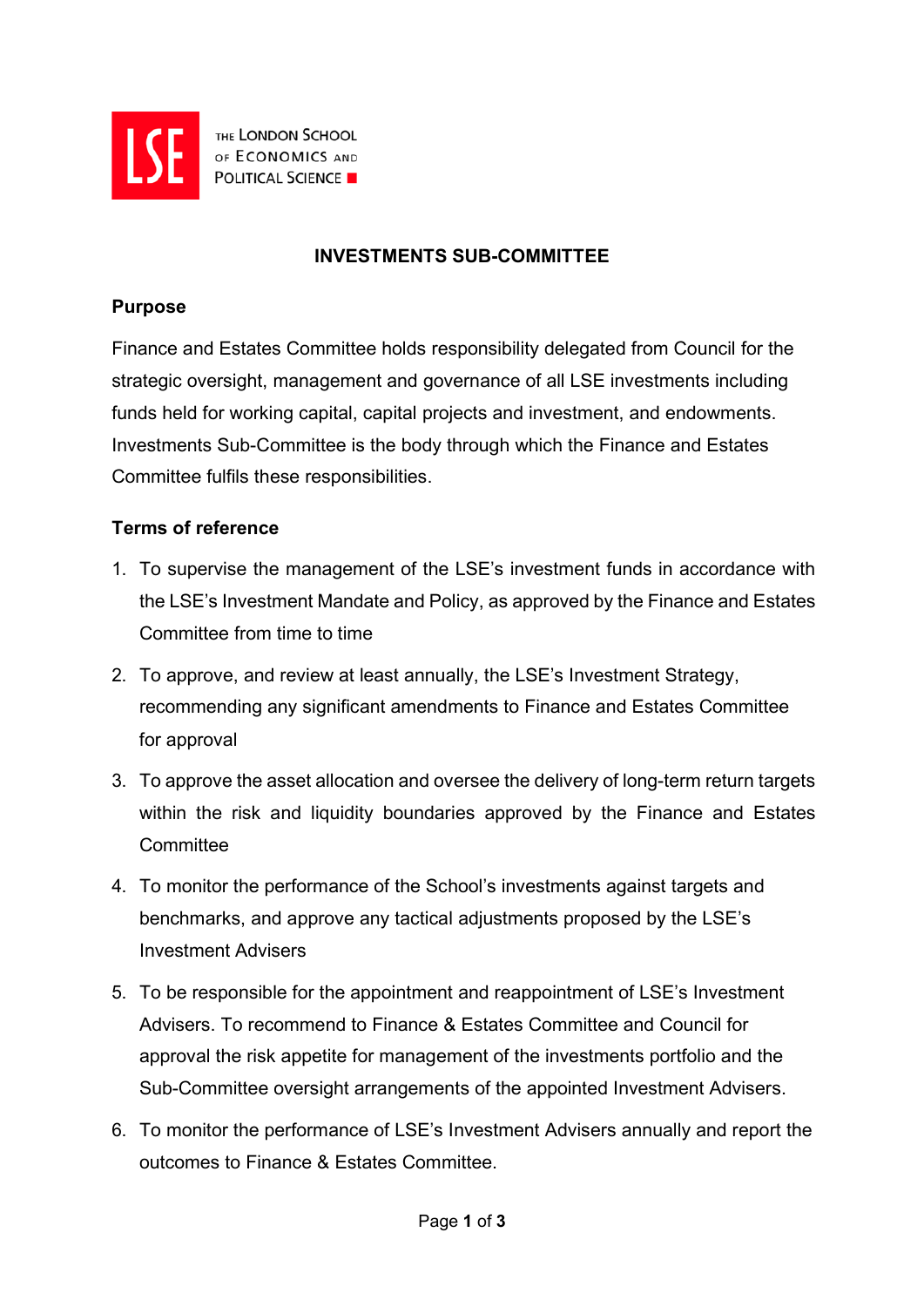- 7. To review the Investment Advisers appointment at intervals of not more than three years.
- 8. To monitor the performance of Fund Managers appointed to manage the LSE's investments in accordance with agreed performance targets and their compliance with LSE's policies on ESG and SRI
- 9. To assure the compliance of investment decisions and activity with LSE's Ethics Code and SRI Policy, conducting an annual review and reallocating any funds as appropriate, and to monitor opportunities for socially responsible investment consistent with agreed risk and return targets
- 10.To recommend the Annual Investment Review to Finance and Estates Committee
- 11.To tender advice as required to Council and to Finance and Estates Committee

# **Reporting**

The Investments Sub-Committee reports to Finance and Estates Committee. It also reports to Council if required.

#### **Committee membership composition**

- Four External Members, one of who will be Chair
- Two Academic Board nominees (with relevant expertise)
- One STICERD nominee
- Chief Financial Officer
- One LSESU nominee

### **Meeting attendees**

- External Advisors
- Investment Advisers
- Fund Managers
- Independent Investment Consultant
- Assistant Finance Director
- Committee secretary (from Governance Services)